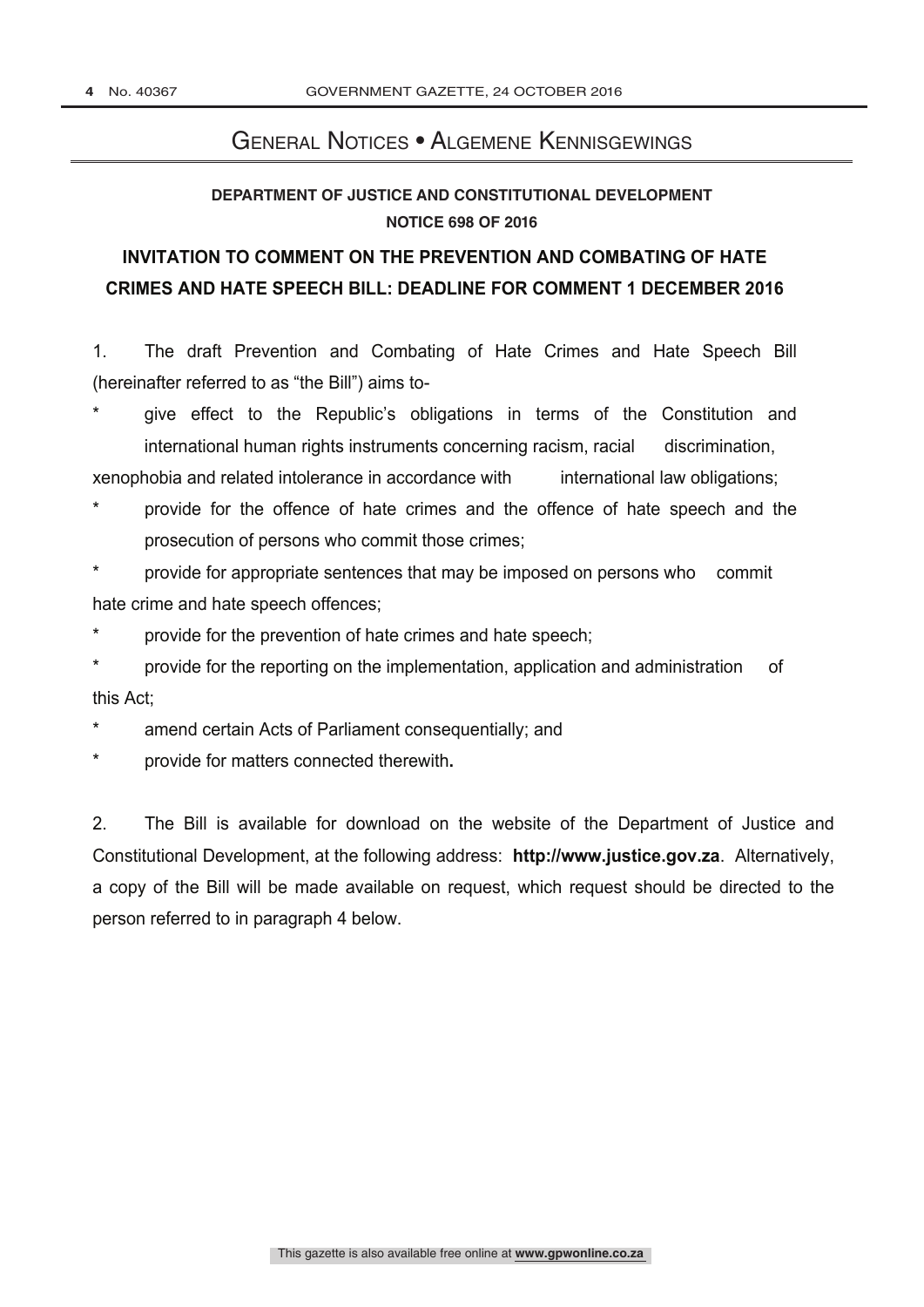3. Any person wishing to comment on the Bill is invited to submit written comments to the Department of Justice and Constitutional Development on or before **1** December 2016. Comments should be marked for the attention of **T Ross:**

(a) if they are forwarded by post, be addressed to -

**The Department of Justice and Constitutional Development Private Bag X81 PRETORIA 0001**;

(b) if delivered by hand, be delivered at -

**The Department of Justice and Constitutional Development Salu Building 316 Thabo Sehume Street (Corner of Thabo Sehume and Francis Baard Streets)**

#### **PRETORIA**;

- (c) if they are delivered by E-mail, they can be sent to: **hatecrimes@justice.gov.za**; or
- (d) if it is faxed, they can be faxed to **012 406 4632.**
- 4. For further information, please contact T Ross at **012 406 4759**.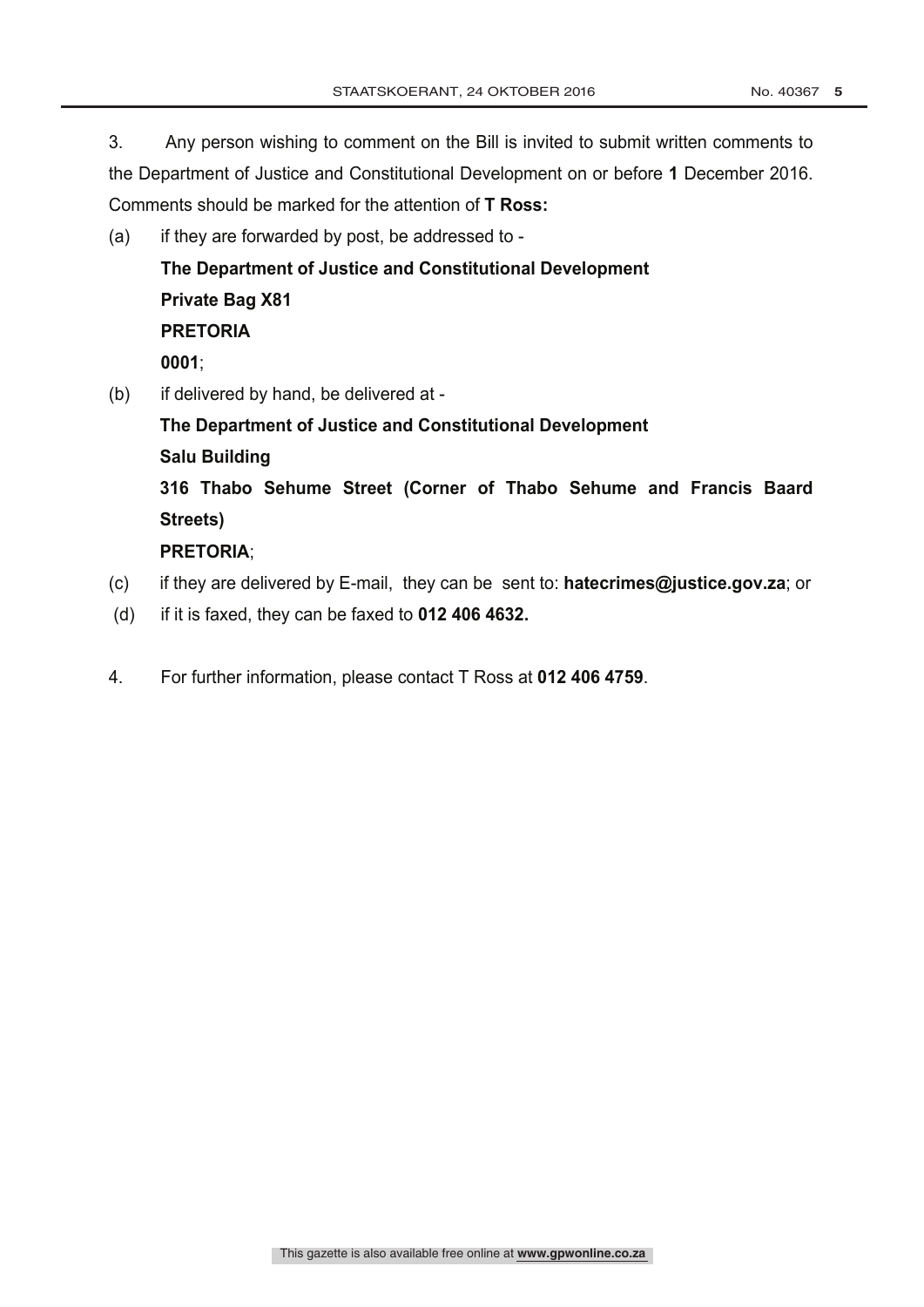#### REPUBLIC OF SOUTH AFRICA

# **PREVENTION AND COMBATING OF HATE CRIMES AND HATE SPEECH BILL**

…………………………………………………… *(As submitted to Cabinet (proposed section 75); explanatory summary of Bill published in Government Gazette No. ………….. of …………. 2016) (The English text is the official text of the Bill)*

……………………………………….……………..

(Minister of Justice and Correctional Services)

\_\_\_\_\_\_\_\_\_\_\_\_\_\_\_\_\_\_\_\_\_\_\_\_\_\_\_\_\_\_\_\_\_\_\_\_\_\_\_\_\_\_\_\_\_\_\_\_\_\_\_\_\_\_\_\_\_\_\_\_\_\_\_\_

[B - 2016]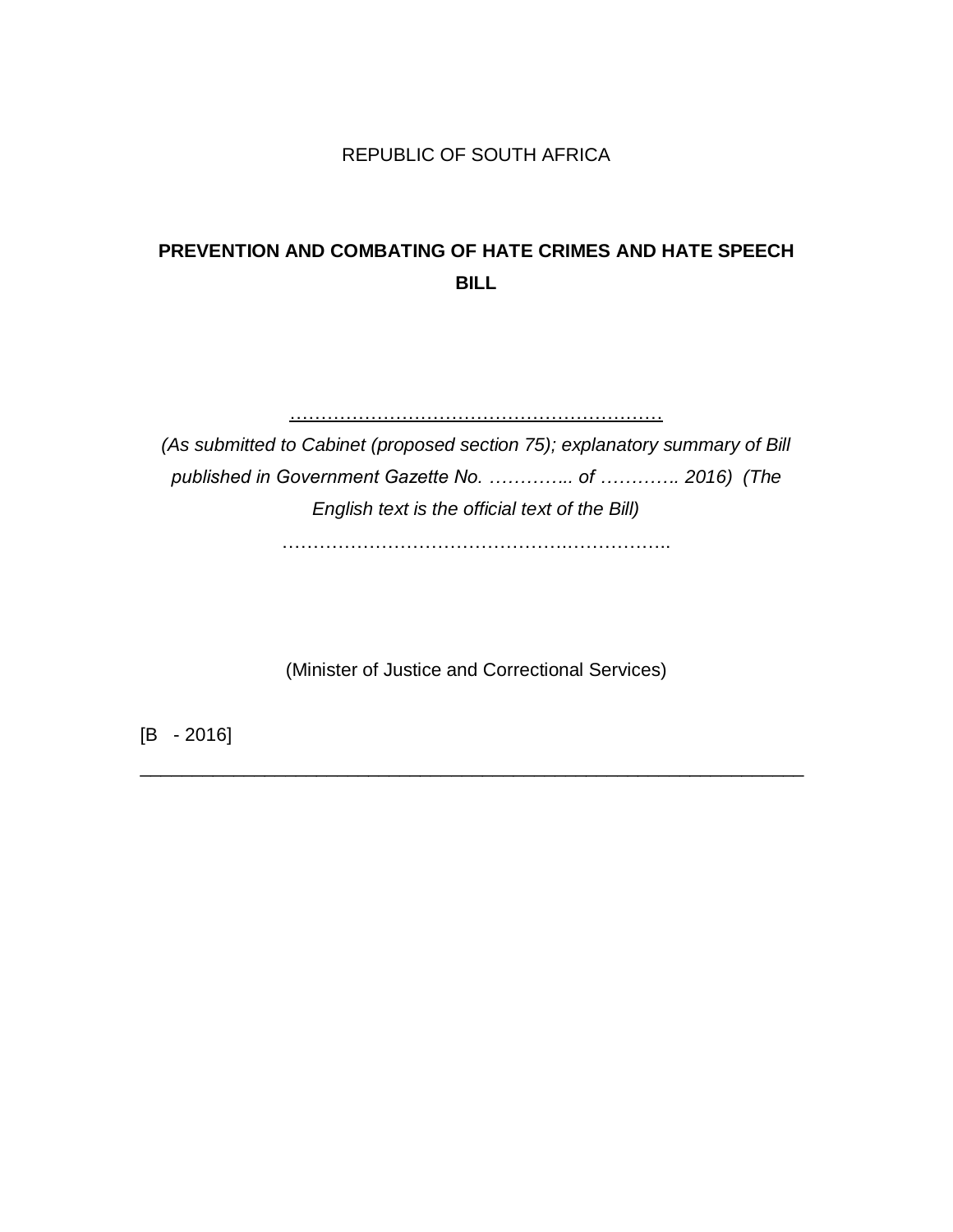#### **BILL**

**To give effect to the Republic's obligations in terms of the Constitution and international human rights instruments concerning racism, racial discrimination, xenophobia and related intolerance in accordance with international law obligations; to provide for the offence of hate crimes and the offence of hate speech and the prosecution of persons who commit those crimes; to provide for appropriate sentences that may be imposed on persons who commit hate crime and hate speech offences; to provide for the prevention of hate crimes and hate speech; to provide for the reporting on the implementation, application and administration of this Act; to amend certain Acts of Parliament consequentially; and to provide for matters connected therewith.**

# *PREAMBLE*

**SINCE** the Constitution of the Republic of South Africa, 1996, commits the Republic of South Africa and its peoples to establish a society that is based on democratic values of social justice, human dignity, equality and the advancement of human rights and freedoms, non-racialism and non-sexism;

# *AND MINDFUL THAT—*

- section 9(1) of the Constitution provides that everyone is equal before the law and has the right to equal protection and benefit of the law;
- section 9(3) and (4) of the Constitution provides that neither the state nor any person may, directly or indirectly, discriminate unfairly against anyone on one or more grounds, including race, gender, sex, pregnancy, marital status, ethnic or social origin, colour, sexual orientation, age, disability, religion, conscience, belief, culture, language and birth, and that national legislation must be enacted to prevent or prohibit unfair discrimination; and
- section 10 of the Constitution provides that everyone has inherent dignity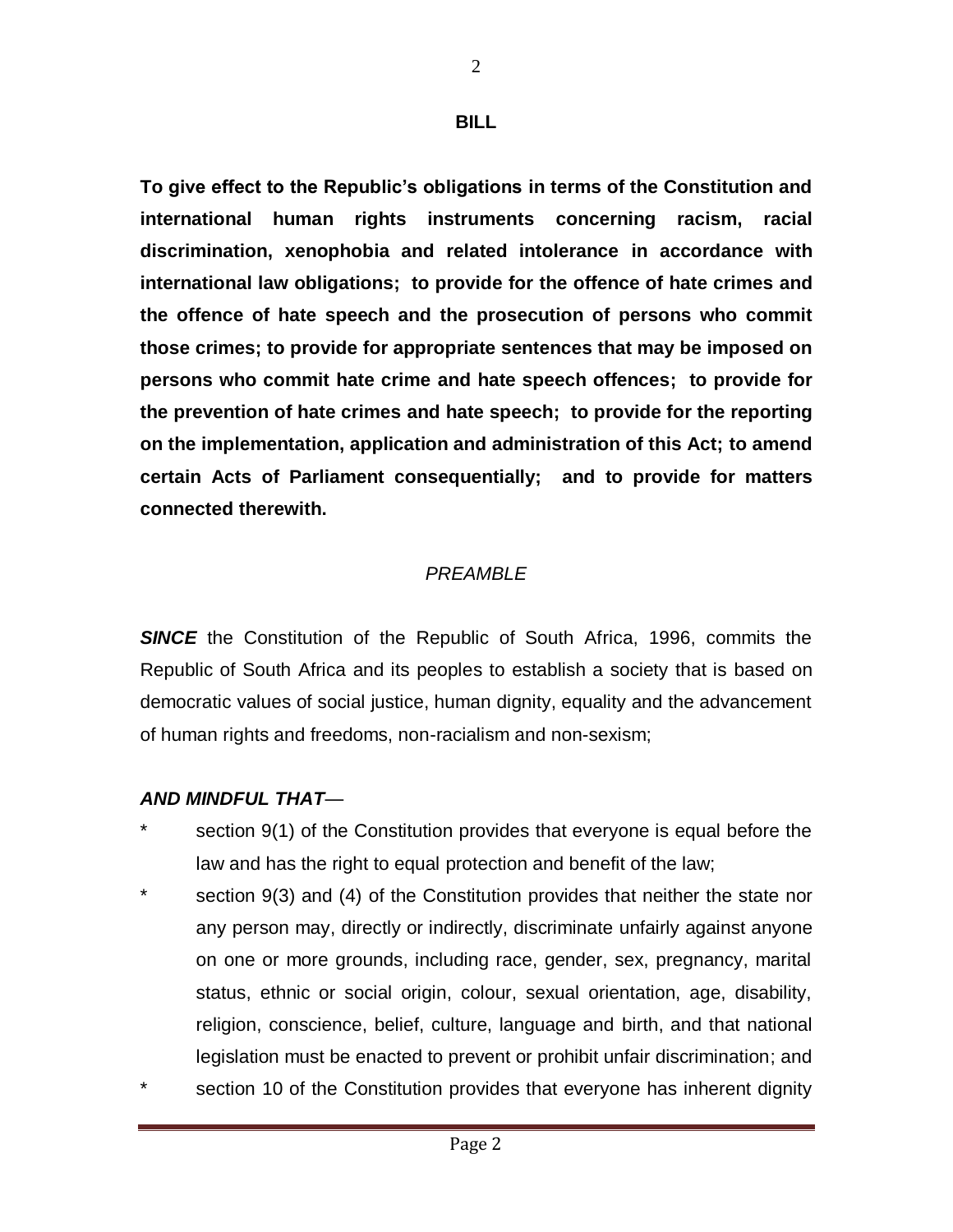and the right to have their dignity respected and protected;

- \* the Promotion of Equality and Prevention of Unfair Discrimination Act, 2000, prohibits unfair discrimination, hate speech and harassment and requires the State to promote the constitutional imperatives enshrined in section 9 of the Constitution; and
- section 16 of the Constitution gives everybody the right to freedom of expression, including
	- freedom of the press and other media;
	- freedom to receive or impart information or ideas;
	- freedom of artistic creativity; and
	- academic freedom and freedom of scientific research,

but which does not extend to –

- propaganda for war;
- incitement of imminent violence; or
- \* advocacy of hatred that is based on race, ethnicity, gender or religion, and that constitutes incitement to cause harm;

# *AND BEARING IN MIND THAT—*

- section 7(2) of the Constitution provides that the state must respect, protect, promote and fulfil all the rights enshrined in the Bill of Rights, which is the cornerstone of democracy in South Africa;
- \* section 8(2) of the Constitution provides that a provision of the Bill of Rights binds a natural or a juristic person if, and to the extent that, it is applicable, taking into account the nature of the right and the nature of any duty imposed by the right;
- the severity of the emotional and psychological impact of hate crimes and hate speech extends beyond the victim, to the group to which the victim belongs or is perceived to belong; and
- \* South Africa has committed itself to uphold the Declaration adopted at the United Nations World Conference against Racism, Racial Discrimination, Xenophobia and Related Intolerance held in Durban;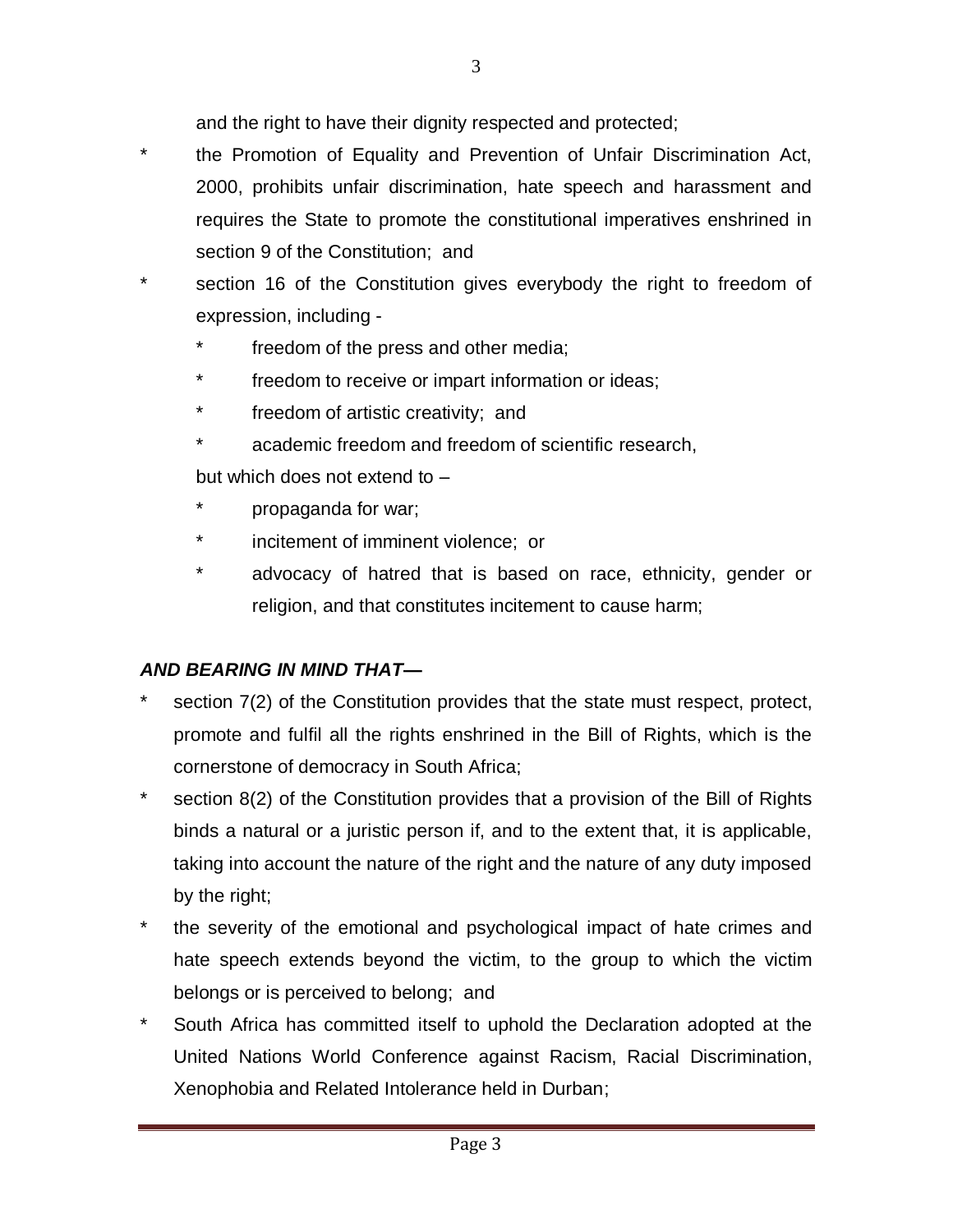**AND SINCE** the International Convention on the Elimination of All Forms of Racial Discrimination, to which the Republic is a signatory, requires States Parties to declare, among others, an offence punishable by law all dissemination of ideas based on racial superiority or hatred, incitement to racial discrimination, as well as acts of violence or incitement to such acts against any race or group of persons of another colour or ethnic origin,

*PARLIAMENT* of the Republic of South Africa therefore enacts as follows:—

### **Definitions**

**1.** In this Act, unless the context indicates otherwise -

―**communication**‖ includes, without any limitation, any –

- *(a)* gesture;
- *(b)* display;
- *(c)* expression;
- *(d)* written, illustrated, visual or other descriptive matter;
- *(e)* oral statement;
- *(f)* representation or reference; or
- *(g)* an electronic communication,

and **"communicates"** and **"communicated"** have a corresponding meaning; **"court"** means a Division of the High Court or a magistrate's court for any regional division established in terms of the Magistrates' Courts Act, 1944 (Act No. 32 of 1944);

**"Criminal Procedure Act"** means the Criminal Procedure Act, 1977 (Act No. 51 of 1977);

―**data**" means electronic representations of information in any form;

"**data message**" means data generated, sent, received or stored by electronic means;

**"Director of Public Prosecutions"** means a Director of Public Prosecutions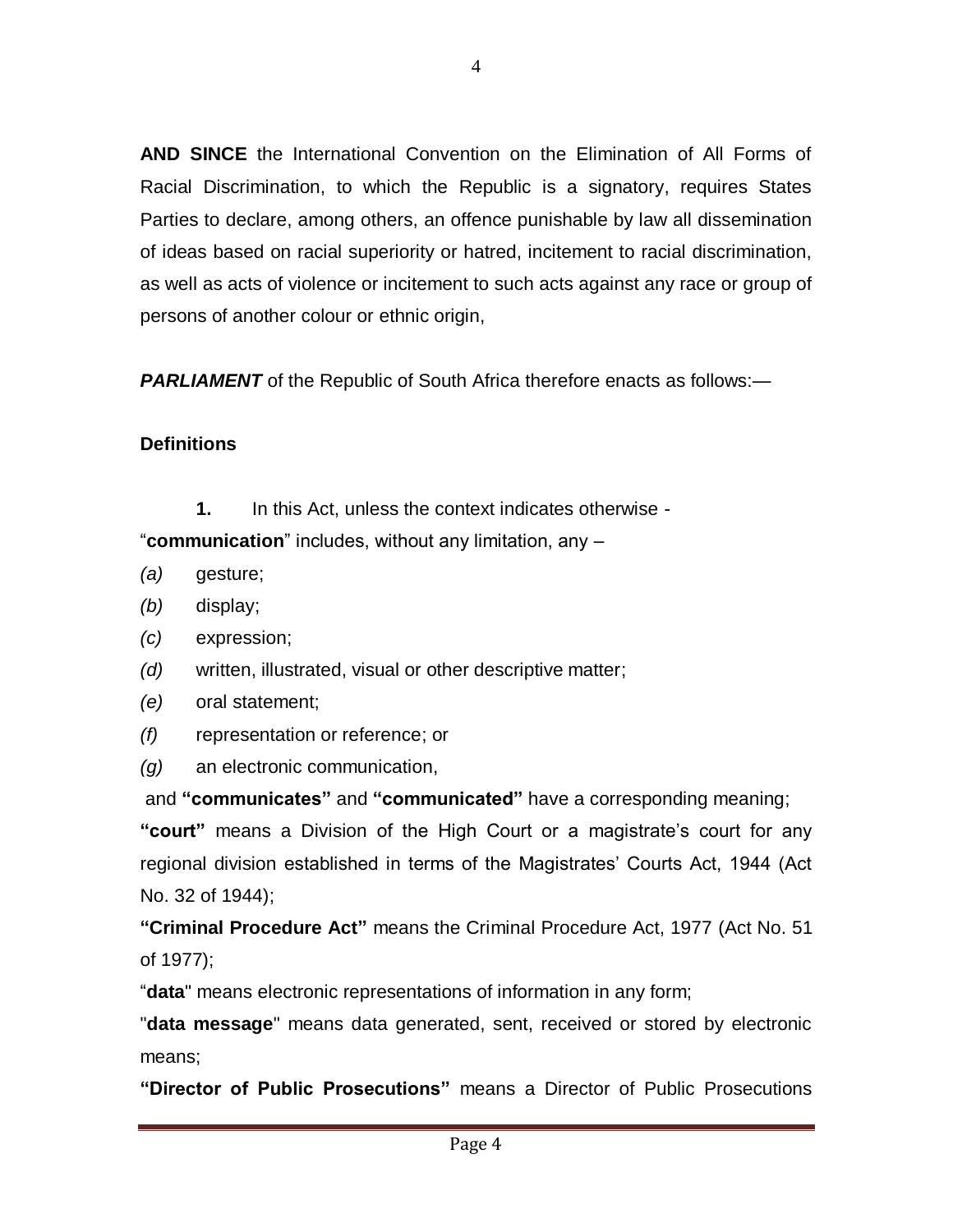appointed in terms of section 13 of the National Prosecuting Authority Act, 1998 (Act No. 32 of 1998);

"**electronic communication**" means a communication by means of data messages;

**"electronic communications system"** means any electronic communications infrastructure or facility used for the conveyance of data;

**"harm"** includes any mental, psychological, physical or economic harm;

**"hate crime"** has the meaning assigned to it in section 3(1);

**"hate speech"** has the meaning assigned to it in section 4(1);

**"intersex"** means a congenital sexual differentiation which is atypical, to whatever degree;

**"National Director of Public Prosecutions"** means the person appointed by the President in terms of section 10 of the National Prosecuting Authority Act, 1998 (Act No. 32 of 1998);

**"prescribed"** means prescribed by regulation under section 10;

**"the Act"** or **"this Act"** means the Prevention and Combating of Hate Crimes and Hate Speech, 2016, and includes the regulations made in terms of the Act; **"victim"** means a person, including a juristic person, against whom an offence referred to in section 3 or 4 has been committed and, for purposes of section 4, means any member of a group of persons contemplated in that section.

# **Objects of Act**

- **2.** The objects of this Act are to—
- *(a)* give effect to the Republic's obligations regarding prejudice and intolerance in terms of international law;
- *(b)* provide for the prosecution of persons who commit offences referred to in this Act and provide for appropriate sentences;
- (*c*) provide for the prevention of hate crimes and hate speech;
- *(d)* provide for effective enforcement measures;
- *(e)* provide for the co-ordinated implementation, application and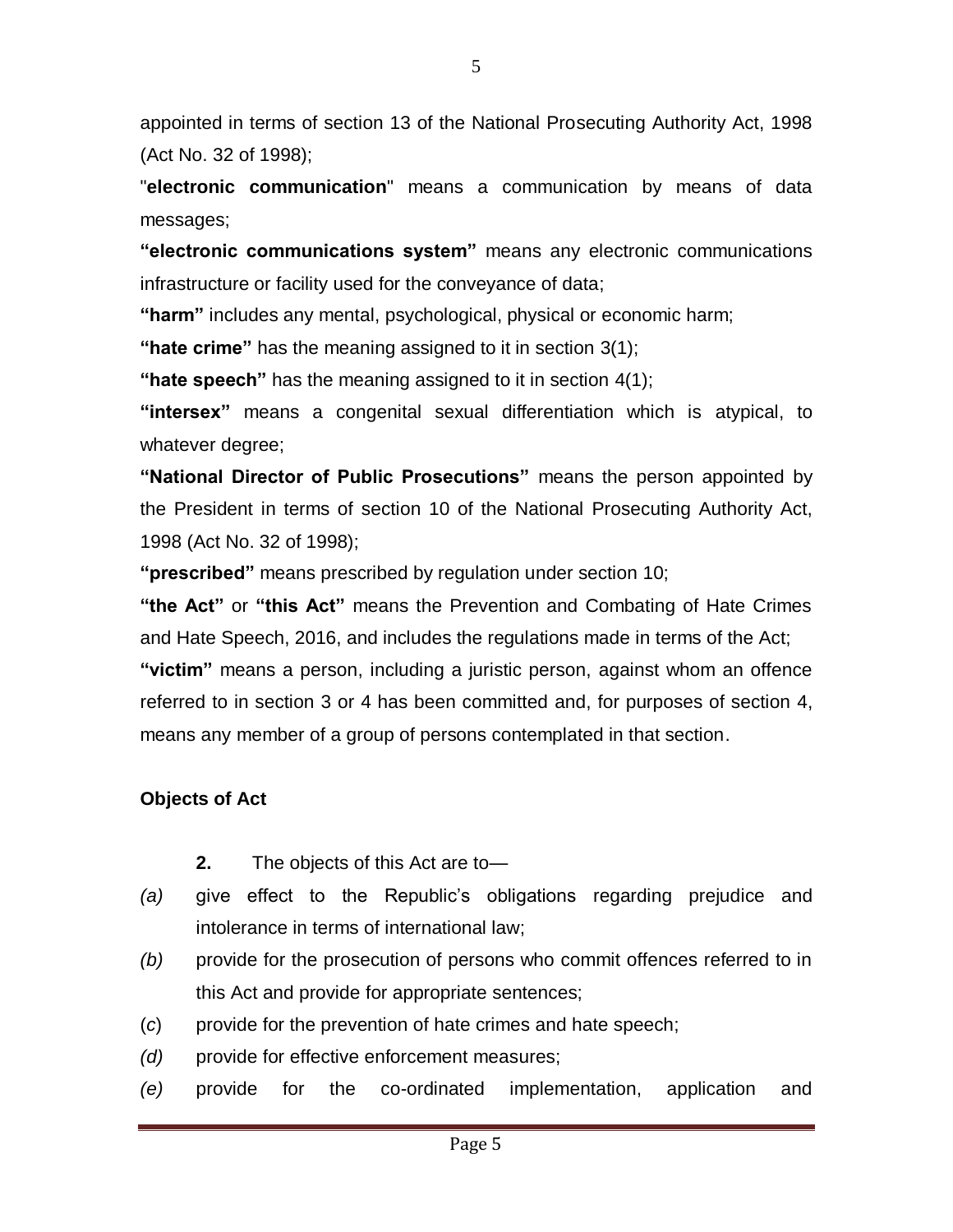administration of this Act; and

*(f)* combat the commission of hate crimes and hate speech in a co-ordinated manner.

#### **Offence of hate crime**

**3**. (1) A hate crime is an offence recognised under any law, the commission of which by a person is motivated on the basis of that person's prejudice, bias or intolerance towards the victim of the hate crime in question because of one or more of the following characteristics or perceived characteristics of the victim or his or her family member:

- *(a)* Race;
- *(b)* gender;
- *(c)* sex, which includes intersex;
- *(d)* ethnic or social origin;
- *(e)* colour;
- *(f)* sexual orientation;
- *(g)* religion;
- *(h)* belief;
- *(i)* culture;
- *(j)* language;
- *(k)* birth;
- (l) disability;
- *(m)* HIV status;
- *(n)* nationality;
- *(o)* gender identity;
- *(p)* albinism; or
- *(q)* occupation or trade.

(2) *(a)* Any person who commits a hate crime is guilty of an offence and liable on conviction to a sentence as contemplated in section 6(1).

*(b)* Any person who attempts to commit, or performs, any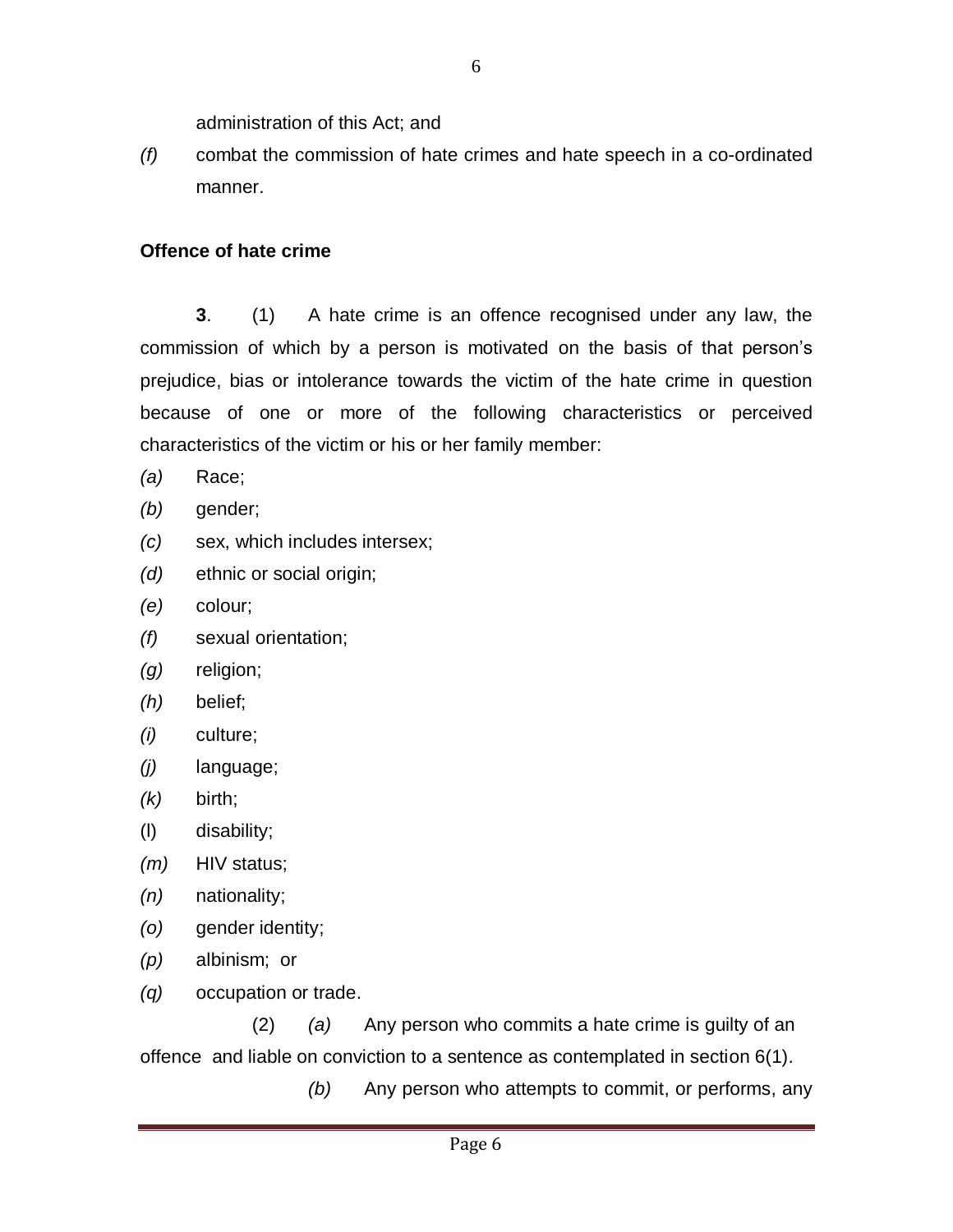act aimed at participating in the commission of a hate crime is guilty of an offence and is liable, on conviction, to a sentence as contemplated in section 6(1).

*(c)* Any person who –

(i) incites, instigates, commands, directs, aids, promotes, advises, recruits, encourages or procures any other person to commit a hate crime; or

(ii) conspires with any other person to commit a hate crime,

is guilty of an offence and is liable, on conviction, to a sentence as contemplated in section 6(1).

(3) Any prosecution in terms of this section must be authorised by the Director of Public Prosecutions having jurisdiction or a person delegated thereto by him or her.

### **Offence of hate speech**

**4.** (1) *(a)* Any person who intentionally, by means of any communication whatsoever, communicates to one or more persons in a manner that –

(i) advocates hatred towards any other person or group of persons; or

(ii) is threatening, abusive or insulting towards any other person or group of persons,

and which demonstrates a clear intention, having regard to all the circumstances,  $to -$ 

- *(aa)* incite others to harm any person or group of persons, whether or not such person or group of persons is harmed; or
- *(bb)* stir up violence against, or bring into contempt or ridicule, any person or group of persons,

based on race, gender, sex, which includes intersex, ethnic or social origin, colour, sexual orientation, religion, belief, culture, language, birth, disability, HIV status, nationality, gender identity, albinism or occupation or trade, is guilty of the offence of hate speech.

*(b)* Any person who intentionally distributes or makes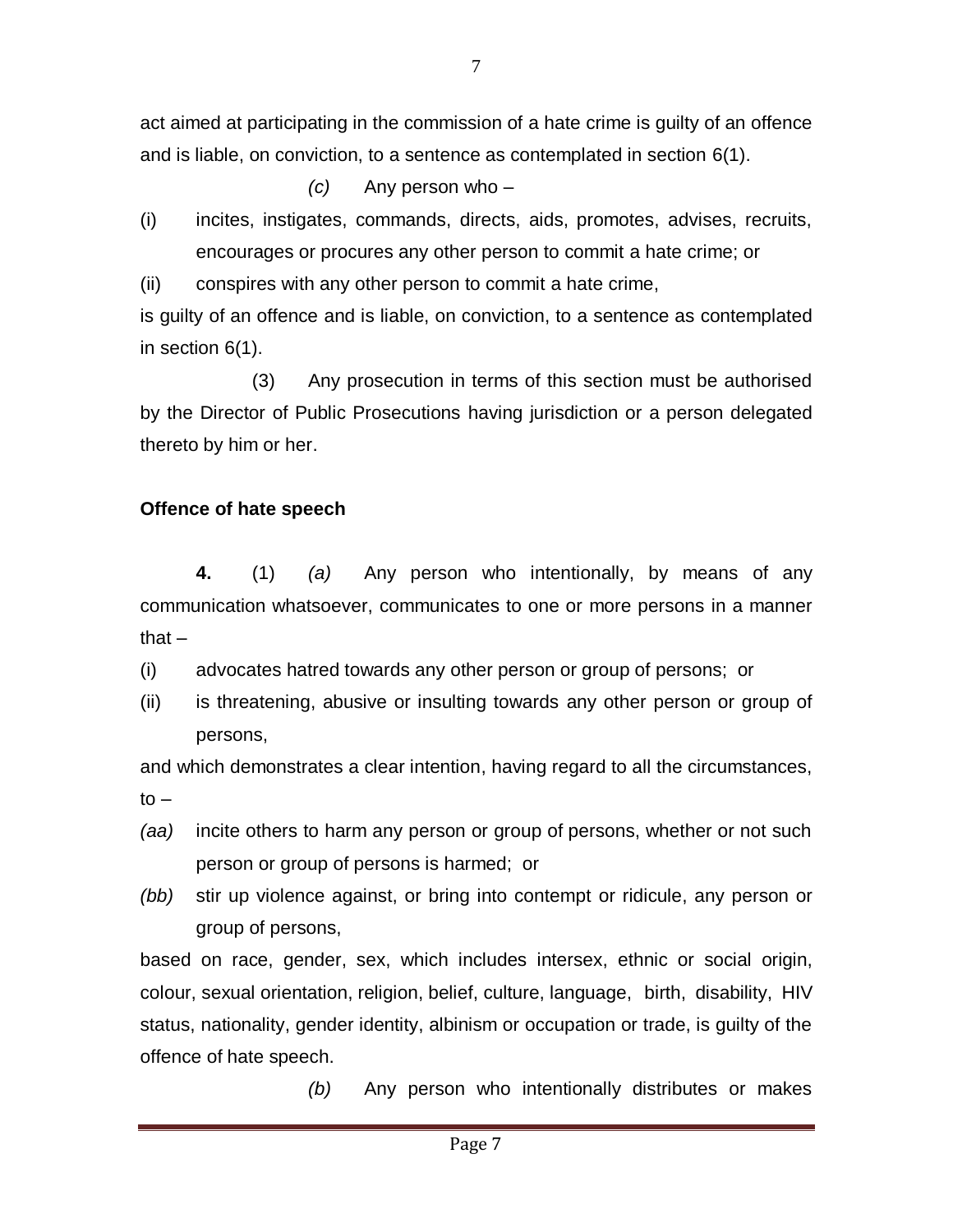available an electronic communication which constitutes hate speech as contemplated in paragraph *(a)*, through an electronic communications system which is  $-$ 

(i) accessible by any member of the public; or

(ii) accessible by or directed at a specific person who can be considered to be a victim of hate speech,

is guilty of an offence.

*(c)* Any person who intentionally, in any manner whatsoever, displays any material or makes available any material which is capable of being communicated and which constitutes hate speech as contemplated in paragraph *(a)*, which is accessible by or directed at a specific person who can be considered to be a victim of hate speech, is guilty of an offence.

(2) *(a)* Any person who attempts to commit, or performs, any act aimed at participating in the commission of an offence referred to in subsection (1) is guilty of an offence and is liable, on conviction, to a sentence as contemplated in section 6(3).

*(b)* Any person who –

(i) incites, instigates, commands, directs, aids, promotes, advises, recruits, encourages or procures any other person to commit; or

(ii) conspires with any other person to commit,

an offence referred to in subsection (1) is guilty of an offence and is liable, on conviction, to a sentence as contemplated in section 6(3).

(3) Any prosecution in terms of this section must be authorised by the Director of Public Prosecutions having jurisdiction or a person delegated thereto by him or her.

# **Impact of offence on victim**

**5.** (1) For purposes of this section, a victim impact statement means a sworn statement or affirmation by the victim or someone authorised by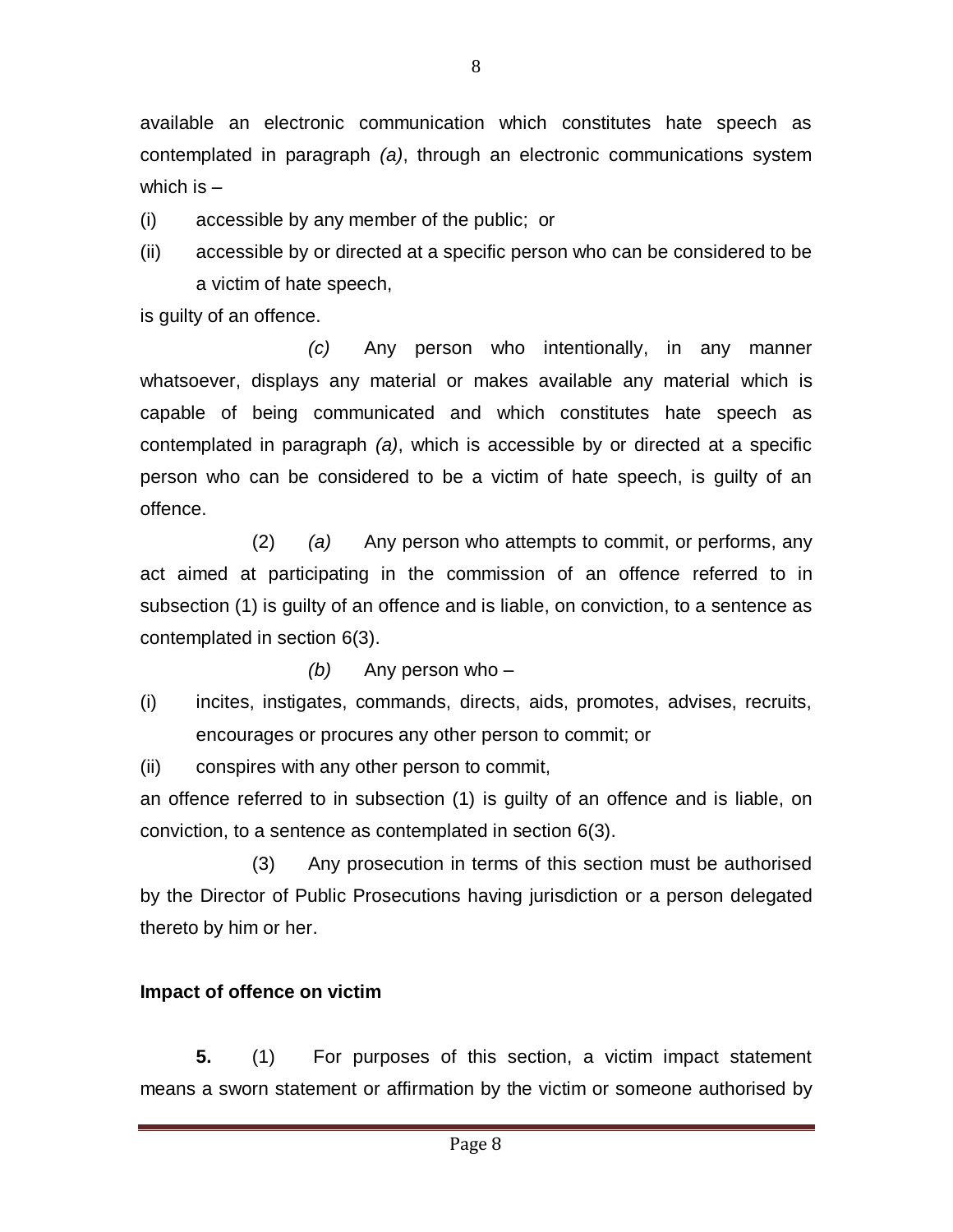the victim to make a such statement on behalf of the victim which reflects the physical, psychological, social, financial or any other consequences of the offence for the victim and his or her family member.

(2) The prosecutor may, when adducing evidence or addressing the court on sentence in respect of an offence under this Act, consider the interests of a victim of the offence and the impact of the offence on the victim, and, where practicable, furnish the court with a victim impact statement provided for in [subsection \(1\).](http://dojcdnoc-ln1/nxt/gateway.dll/jilc/kilc/egqg/2gjjb/hhjjb/7njjb?f=templates$fn=document-frame.htm$3.0$q=$x=$nc=7111#gng)

(3) If the contents of a victim impact statement are not disputed, a victim impact statement is admissible as evidence on its production.

# **Sentences**

**6.** (1) Subject to subsection (2), any person who is convicted of an offence referred to in section 3 is liable, on conviction to any sentence, as contemplated in section 276 or 297 of the Criminal Procedure Act which the court sentencing the person considers appropriate and which is within that court's penal jurisdiction.

(2) If a person is convicted of an offence referred to in section 3, the court that imposes the sentence must –

- *(a)* if section 51 of the Criminal Law Amendment Act, 1997 (Act No. 105 of 1997), is not applicable; and
- *(b)* in the case of
	- (i) damage to, the loss of, or the destruction of, property or the loss of money;
	- (ii) physical, or other injury; or
	- (iii) loss of income or support,

suffered by the victim as a result of the commission of the offence,

regard the fact that the person has been convicted of a hate crime, as an aggravating circumstance.

(3) Any person who is convicted of an offence referred to in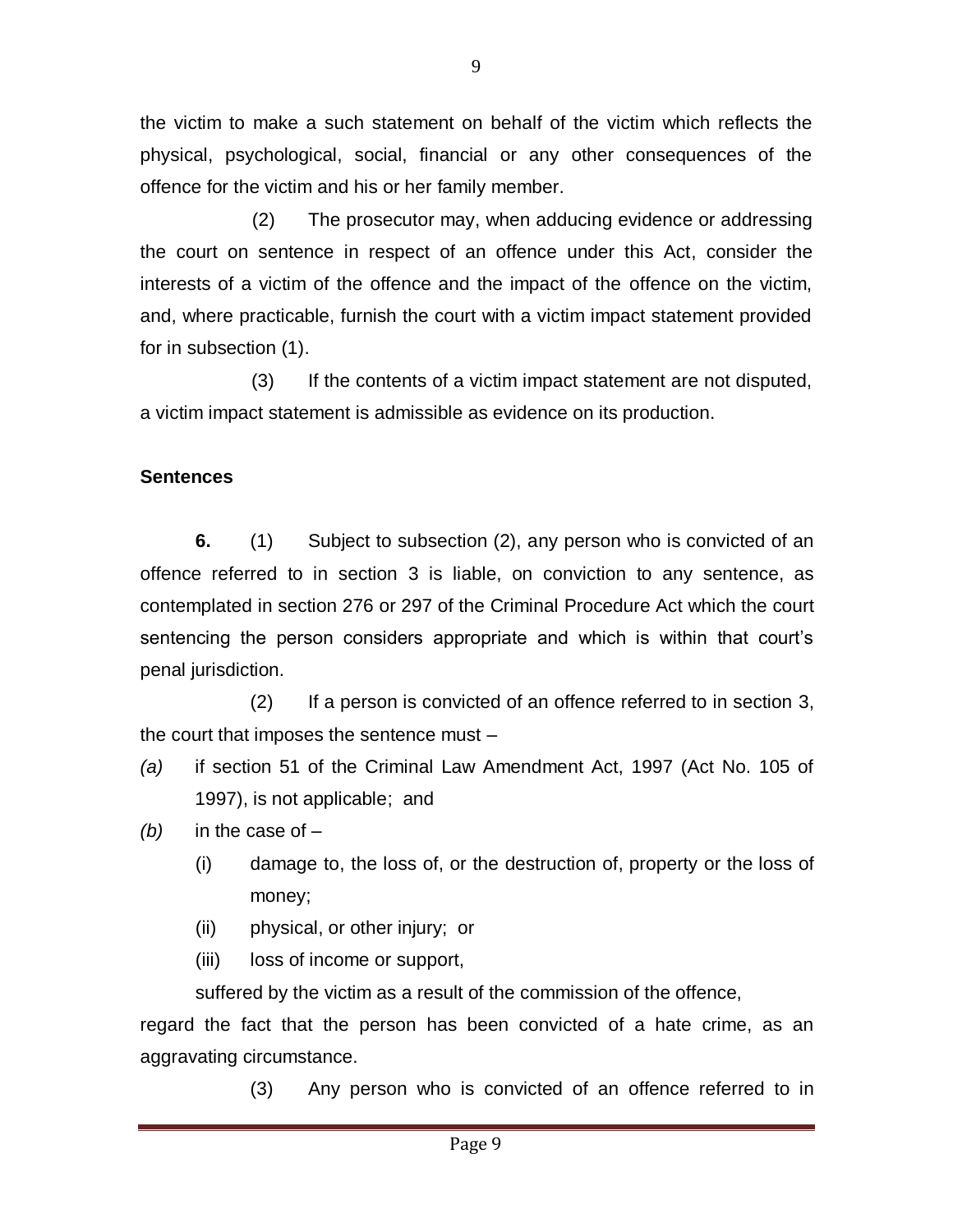section 4 is liable, in the case of –

- *(a)* a first conviction, to a fine or to imprisonment for a period not exceeding three years, or to both such fine and imprisonment; and
- *(b)* any subsequent conviction, to a fine or to imprisonment for a period not exceeding 10 years, or to both such fine and imprisonment.

# **Directives**

**7.** The National Director of Public Prosecutions must, after consultation with the Director-General: Justice and Constitutional Development and the National Commissioner of the South African Police Service, issue directives regarding all matters which are reasonably necessary or expedient to be provided for and which must be complied with by all members of the prosecuting authority who are tasked with the institution and conducting of prosecutions in cases relating to hate crimes and hate speech in order to achieve the objects of this Act, including the following:

- *(a)* The manner in which cases relating to hate crimes and hate speech are to be dealt with, including –
	- (i) the circumstances in which a charge in respect of such an offence may be withdrawn or a prosecution stopped; and
	- (ii) the leading of relevant evidence indicating the presence of prejudice, bias or intolerance towards the victim in order to secure a conviction contemplated in section 3(2); and
- *(b)* the collection and analysis of information contemplated in section 8.

# **Reporting on implementation of Act**

# **8.** (1) The Minister must –

*(a)* after consultation with the Cabinet member responsible for policing, make regulations on the information to be collected and collated by the South African Police Service; and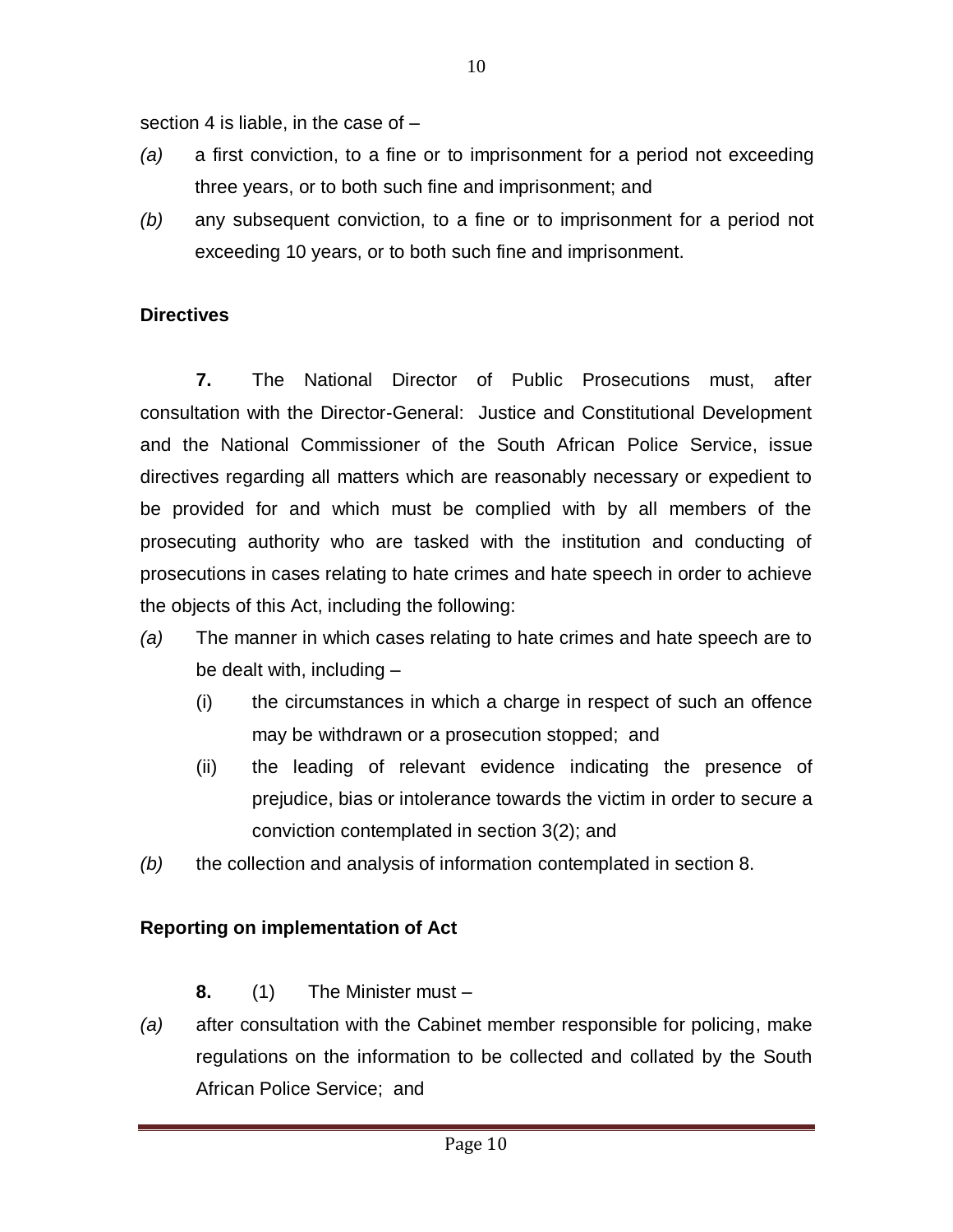*(b)* after consultation with the National Director of Public Prosecutions, make regulations on the information to be collected and collated by the national prosecuting authority,

in order to enable effective monitoring, analysis of trends and interventions and to provide quantitative and qualitative data, as may be prescribed.

(2) The information contemplated in subsection (1) must be made available in the prescribed manner and at the prescribed times to –

- *(a)* Parliament;
- *(b)* the Chairperson of the South African Human Rights Commission; and
- *(c)* the Chairperson of the Commission for Gender Equality.

### **Prevention of hate crimes and hate speech**

**9.** (1) The State has a duty to promote awareness of the prohibition against hate crimes and hate speech, aimed at the prevention and combating of these offences.

(2) Without derogating from the general nature of the duty referred to in subsection (1), the Cabinet members responsible for the administration of justice, policing, communications, basic education and higher education and training, home affairs and labour must cause programmes to be developed in order to –

- *(a)* conduct education and information campaigns on the prohibition against hate crimes and hate speech aimed at the prevention and combating of these offences;
- *(b)* ensure that all public officials who may be involved in the investigation and prosecution of hate crimes and hate speech are educated and informed of the prohibition against these offences;
- *(c)* provide assistance and advice to any person who wants to lodge a complaint of a hate crime or hate speech; and
- *(d)* train public officials on the prohibition, prevention and combating of hate crimes and hate speech.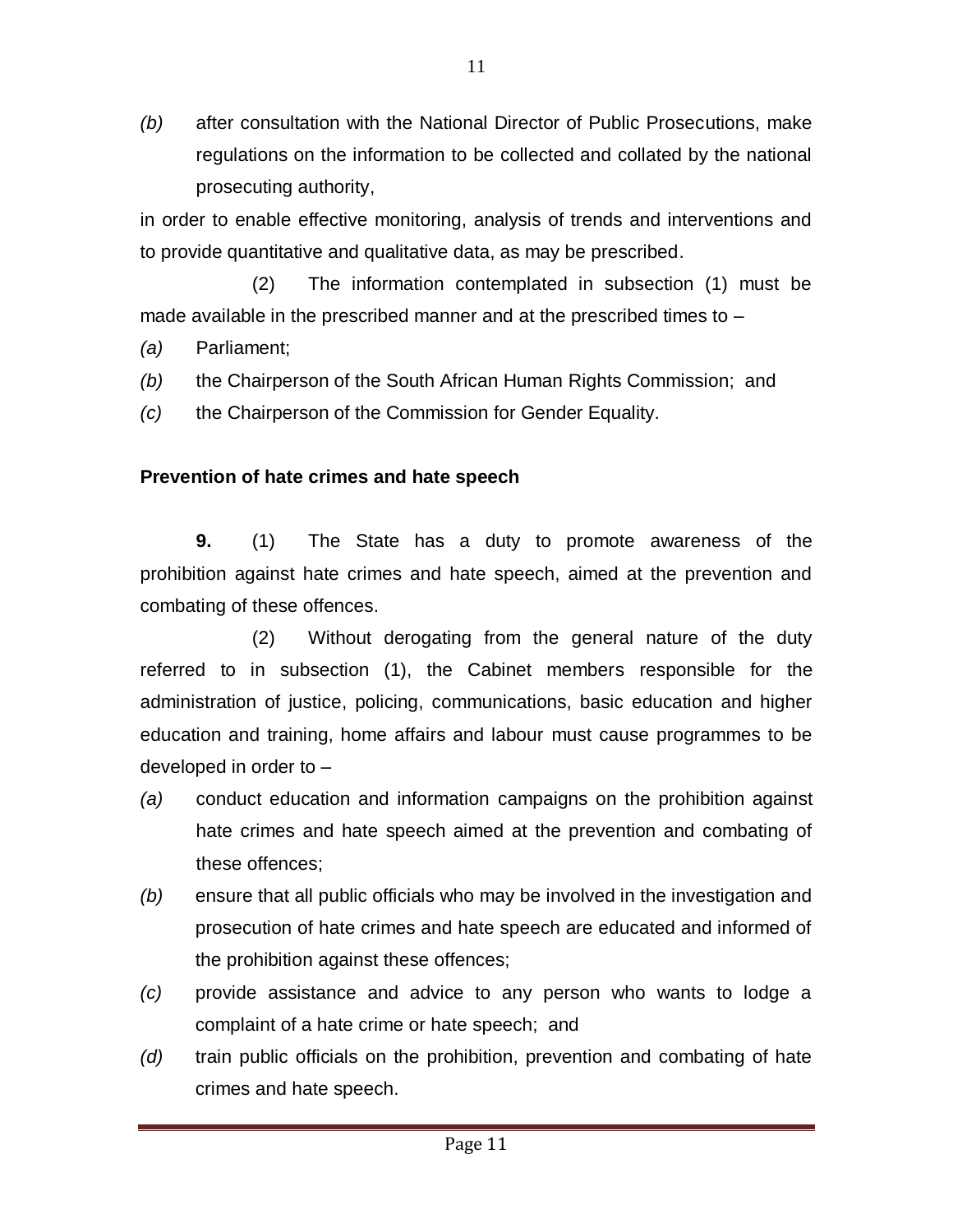### **Regulations**

**10.** (1) The Cabinet member responsible for the administration of justice may or must, where applicable, make regulations regarding any matter which is required or permitted by this Act to be prescribed by regulation or any other matter which is necessary or expedient to prescribe in order to achieve the objects of this Act.

(2) Any regulations made under this section –

- *(a)* must be submitted to Parliament for approval 60 days prior to the publication thereof in the *Gazette;*
- *(b)* which are not approved within the 60 day period referred to in paragraph *(a)* are deemed to have been approved by Parliament; and
- *(c)* which may result in expenditure for the State must be made in consultation with the Minister of Finance.

(3) Regulations made in terms of this section may, in respect of any contravention or failure to comply therewith, prescribe as a penalty a fine or imprisonment for a period not exceeding 12 months.

### **Laws amended**

**11.** The laws referred to in the second column of the Schedule are hereby amended to the extent indicated in the third column of the Schedule.

#### **Short title and commencement**

**12.** This Act is called the Prevention and Combating of Hate Crimes and Hate Speech Act, 2016, and comes into operation on a date fixed by the President by proclamation in the *Gazette*.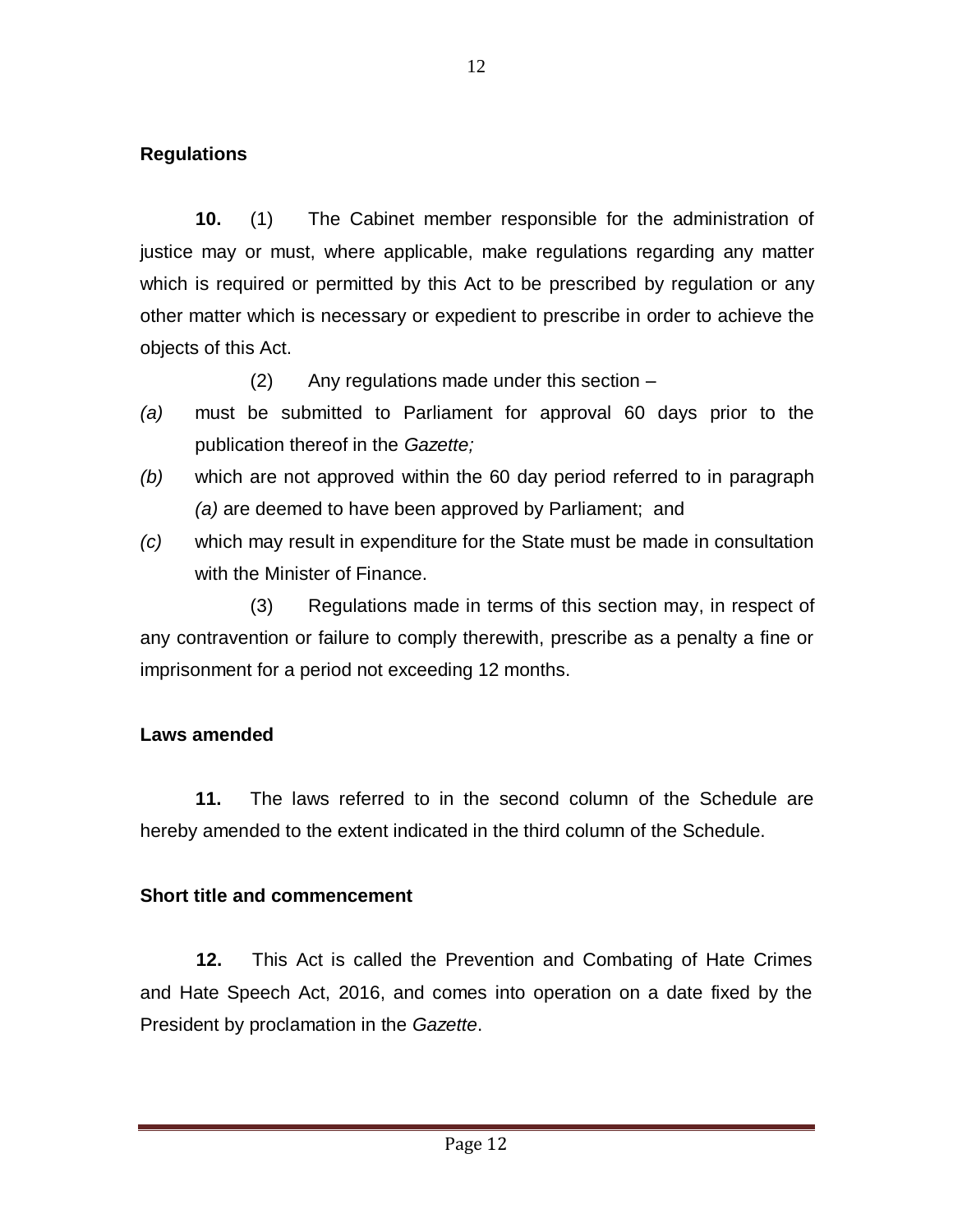### **SCHEDULE**

# **AMENDMENTS**

# **(Section 11)**

| <b>Number and</b><br>year of law | <b>Short title</b>     | <b>Extent of amendment</b>                                                                                                          |
|----------------------------------|------------------------|-------------------------------------------------------------------------------------------------------------------------------------|
|                                  | Criminal               | 1. The amendment of section 18-                                                                                                     |
| Act No. 51 of<br>1977            | Procedure Act,<br>1977 | (a)<br>by the substitution for paragraph $(a)$ of the following<br>paragraph:                                                       |
|                                  |                        | "murder, including murder which constitutes a<br>hate crime as contemplated in section 3 of<br>the Prevention and Combating of Hate |
|                                  |                        | Crimes and Hate Speech Act, 2016;";                                                                                                 |
|                                  |                        | by the substitution for paragraph (c) of the following<br>(b)<br>paragraph:                                                         |
|                                  |                        | "robbery, if aggravating circumstances were<br>present or if the victim of the robbery was                                          |
|                                  |                        | also a victim of a hate crime as defined in<br>section 1 of the Prevention and Combating of                                         |
|                                  |                        | Hate Crimes and Hate Speech Act, 2016;";<br>and                                                                                     |
|                                  |                        | by the substitution for paragraph $(f)$ of the following<br>(c)                                                                     |
|                                  |                        | paragraph:                                                                                                                          |
|                                  |                        | "rape or compelled rape as contemplated in                                                                                          |
|                                  |                        | sections 3 or 4 of the Criminal Law (Sexual<br>Offences and Related Matters) Amendment                                              |
|                                  |                        | Act, 2007, respectively, including rape or                                                                                          |
|                                  |                        | compelled rape which constitutes a hate                                                                                             |
|                                  |                        | crime as contemplated in section 3 of the                                                                                           |
|                                  |                        | Prevention and Combating of Hate Crimes<br>and Hate Speech Act, 2016;".                                                             |
|                                  |                        | 2. The insertion after section 270 of the following section:<br>"Hate crimes                                                        |
|                                  |                        | 270A. If the evidence on a charge for a hate<br>crime as contemplated in section 3 of the Prevention                                |
|                                  |                        | and Combating of Hate Crimes and Hate Speech Act,<br>2016, does not prove the commission of the offence                             |
|                                  |                        | so charged but proves the commission of the<br>underlying offence on which the hate crime is based,                                 |
|                                  |                        | the accused may be found guilty of the underlying<br>offence in question so proved.".                                               |
|                                  |                        | 3. The amendment of Schedule 5 by the insertion after the<br>item 10 of the following item:                                         |
|                                  |                        | "Arson, housebreaking, whether under the common                                                                                     |
|                                  |                        | law or a statutory provision, with the intention to                                                                                 |
|                                  |                        | commit an offence, or an offence referred to in                                                                                     |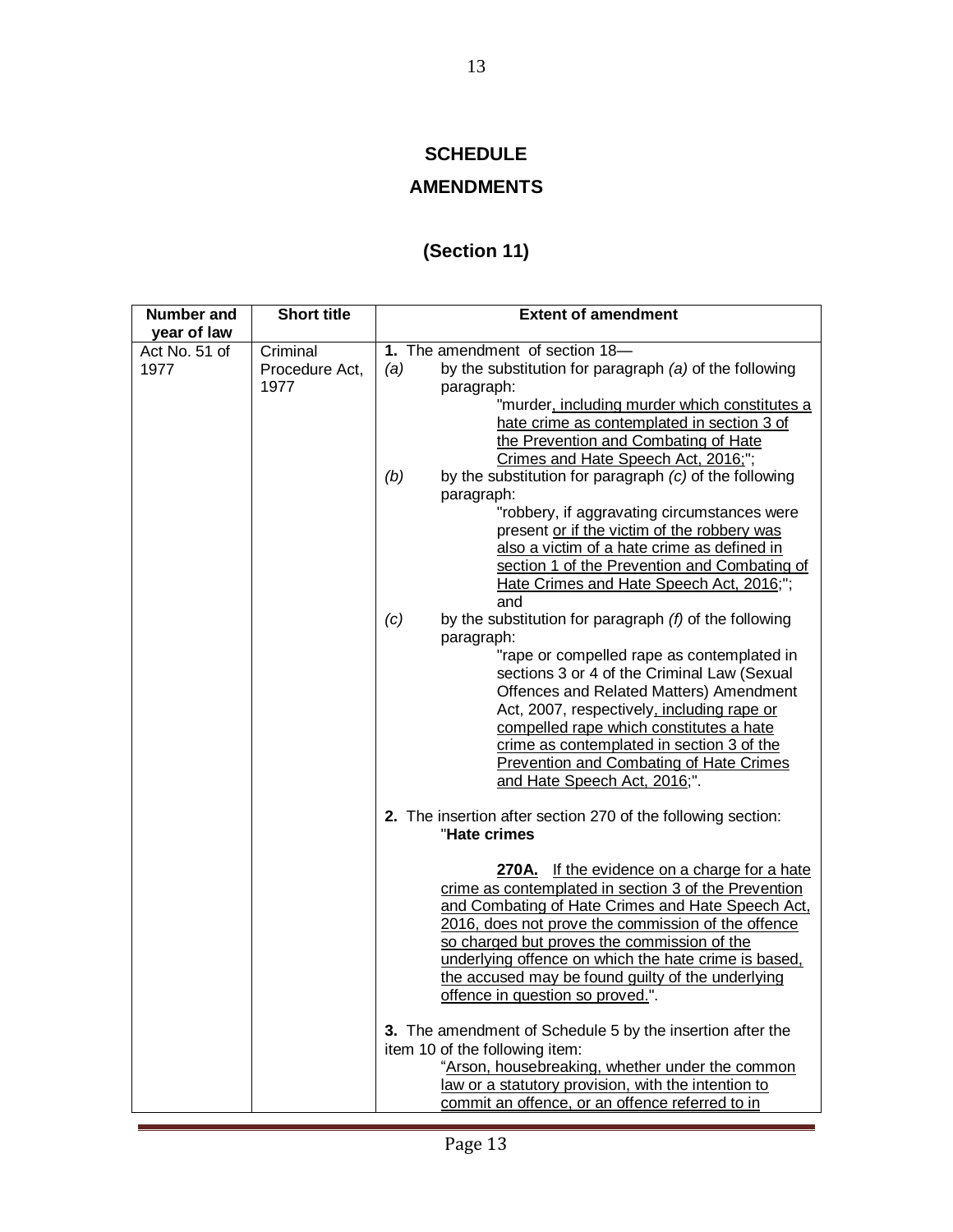| Number and<br>year of law | <b>Short title</b> | <b>Extent of amendment</b>                                                            |
|---------------------------|--------------------|---------------------------------------------------------------------------------------|
|                           |                    | section 1 of the Intimidation Act, 1982 (Act No. 72 of                                |
|                           |                    | 1982), any of which constitutes a hate crime as                                       |
|                           |                    | contemplated in section 3 of the Prevention and                                       |
|                           |                    | Combating of Hate Crimes and Hate Speech Act,                                         |
|                           |                    | <u>2016."</u>                                                                         |
|                           |                    | 4. The amendment of Schedule 6-                                                       |
|                           |                    | by the substitution in item 1 for paragraph $(b)$ of the<br>(a)                       |
|                           |                    | following paragraph:                                                                  |
|                           |                    | the victim was -<br>"(b)                                                              |
|                           |                    | a law enforcement officer<br>(i)                                                      |
|                           |                    | performing his or her<br>functions as such, whether                                   |
|                           |                    | on duty or not, or a law                                                              |
|                           |                    | enforcement officer who was                                                           |
|                           |                    | killed by virtue of his or her                                                        |
|                           |                    | holding such a position; [or]                                                         |
|                           |                    | (ii)<br>a person who has given or                                                     |
|                           |                    | was likely to give material                                                           |
|                           |                    | evidence with reference to                                                            |
|                           |                    | any offence referred to in                                                            |
|                           |                    | Schedule 1; or                                                                        |
|                           |                    | (iii)<br>a victim of a hate crime as<br>defined in section 1 of the                   |
|                           |                    | <b>Prevention and Combating of</b>                                                    |
|                           |                    | <b>Hate Crimes and Hate</b>                                                           |
|                           |                    | Speech Act, 2016;";                                                                   |
|                           |                    | (b)<br>by the substitution in paragraph $(c)$ of item 1 for                           |
|                           |                    | subparagraphs (i) and (ii) of the following paragraphs:                               |
|                           |                    | Rape or compelled rape as<br>"(i)                                                     |
|                           |                    | contemplated in section 3 or 4 of the<br>Criminal Law (Sexual Offences and            |
|                           |                    | Related Matters) Amendment Act,                                                       |
|                           |                    | 2007, respectively, including rape or                                                 |
|                           |                    | compelled rape which constitutes a                                                    |
|                           |                    | hate crime as contemplated in                                                         |
|                           |                    | section 3 of the Prevention and                                                       |
|                           |                    | <b>Combating of Hate Crimes and Hate</b>                                              |
|                           |                    | Speech Act, 2016; or<br>robbery with aggravating<br>(ii)                              |
|                           |                    | circumstances or if the victim of the                                                 |
|                           |                    | robbery was also a victim of a hate                                                   |
|                           |                    | crime as defined in section 1 of the                                                  |
|                           |                    | <b>Prevention and Combating of Hate</b>                                               |
|                           |                    | Crimes and Hate Speech Act, 2016;<br>or";                                             |
|                           |                    | by the deletion in item 2 of the word "or" at the end of<br>(c)<br>paragraph (b)(ii); |
|                           |                    | by the insertion in item 2 of the word "or" at the end of<br>(d)                      |
|                           |                    | paragraph (b)(iii);                                                                   |
|                           |                    | by the addition in paragraph $(b)$ of item 2 of the<br>(e)                            |
|                           |                    | following subparagraph:                                                               |
|                           |                    | " <u>(iv)</u><br>is a victim of a hate crime as defined                               |
|                           |                    | in section 1 of the Prevention and                                                    |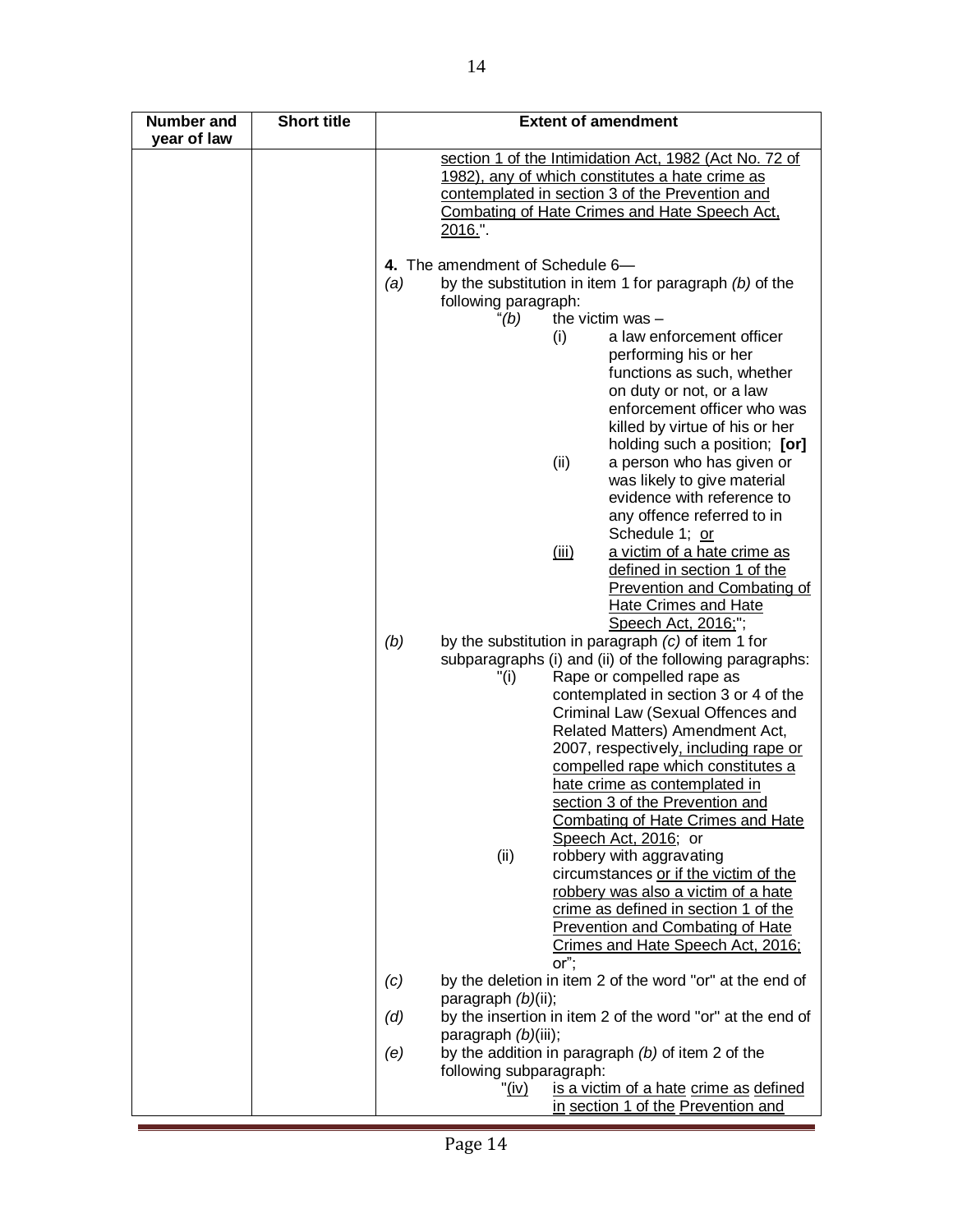| Number and<br>year of law | <b>Short title</b>  | <b>Extent of amendment</b>                                      |
|---------------------------|---------------------|-----------------------------------------------------------------|
|                           |                     | <b>Combating of Hate Crimes and Hate</b>                        |
|                           |                     | Speech Act, 2016; or";                                          |
|                           |                     | (f)<br>by the substitution for item 4 of the following item:    |
|                           |                     | "Robbery[,involving]-                                           |
|                           |                     | involving the use by the accused or<br>(a)                      |
|                           |                     | any co-perpetrators or participants of                          |
|                           |                     | a firearm;                                                      |
|                           |                     | (b)<br>involving the infliction of grievous                     |
|                           |                     | bodily harm by the accused or any of                            |
|                           |                     | the co-perpetrators or participants;                            |
|                           |                     | [or]                                                            |
|                           |                     | (c)<br>involving the taking of a motor                          |
|                           |                     | vehicle; or                                                     |
|                           |                     | where the victim is a victim of a hate<br>(d)                   |
|                           |                     | crime as defined in section 1 of the                            |
|                           |                     | <b>Prevention and Combating of Hate</b>                         |
|                           |                     | Crimes and Hate Speech Act, 2016.";                             |
|                           |                     | and                                                             |
|                           |                     | by the insertion after the item 4 of the following item:<br>(g) |
|                           |                     | "An offence referred to in section 1A of the                    |
|                           |                     | Intimidation Act, 1982 (Act No. 72 of 1982).                    |
|                           |                     | which constitutes a hate crime as                               |
|                           |                     | contemplated in section 4 3 of the                              |
|                           |                     | Prevention and Combating of Hate                                |
|                           |                     | Crimes and Hate Speech Act, 2016.".                             |
| Act No. 105 of            | <b>Criminal Law</b> | 1. The amendment of Part I of Schedule 2-                       |
| 1997                      | Amendment           | by the substitution in item 1 for paragraph $(b)$ of the<br>(a) |
|                           | Act, 1997           | following paragraph:                                            |
|                           |                     | the victim was -<br>" (b)                                       |
|                           |                     | a law enforcement officer<br>(i)<br>performing his or her       |
|                           |                     | functions as such, whether                                      |
|                           |                     | on duty or not; [or]                                            |
|                           |                     | (ii)<br>a person who has given or                               |
|                           |                     | was likely to give material                                     |
|                           |                     | evidence with reference to                                      |
|                           |                     | any offence referred to in                                      |
|                           |                     | Schedule 1 to the Criminal                                      |
|                           |                     | Procedure Act, 1977 (Act No.                                    |
|                           |                     | 51 of 1977), at criminal                                        |
|                           |                     | proceedings in any court; or                                    |
|                           |                     | a victim of a hate crime as<br><u>(iii)</u>                     |
|                           |                     | defined in section 1 of the                                     |
|                           |                     | <b>Prevention and Combating of</b>                              |
|                           |                     | Hate Crimes and Hate;".                                         |
|                           |                     | (b)<br>by the substitution in paragraph $(c)$ of item 1 for     |
|                           |                     | subparagraphs (i) and (ii) of the following                     |
|                           |                     | subparagraphs:                                                  |
|                           |                     | "(i)<br>Rape or compelled rape as                               |
|                           |                     | contemplated in section 3 or 4 of the                           |
|                           |                     | Criminal Law (Sexual Offences and                               |
|                           |                     | Related Matters) Amendment Act,                                 |
|                           |                     | 2007, respectively, including rape or                           |
|                           |                     | compelled rape which constitutes a                              |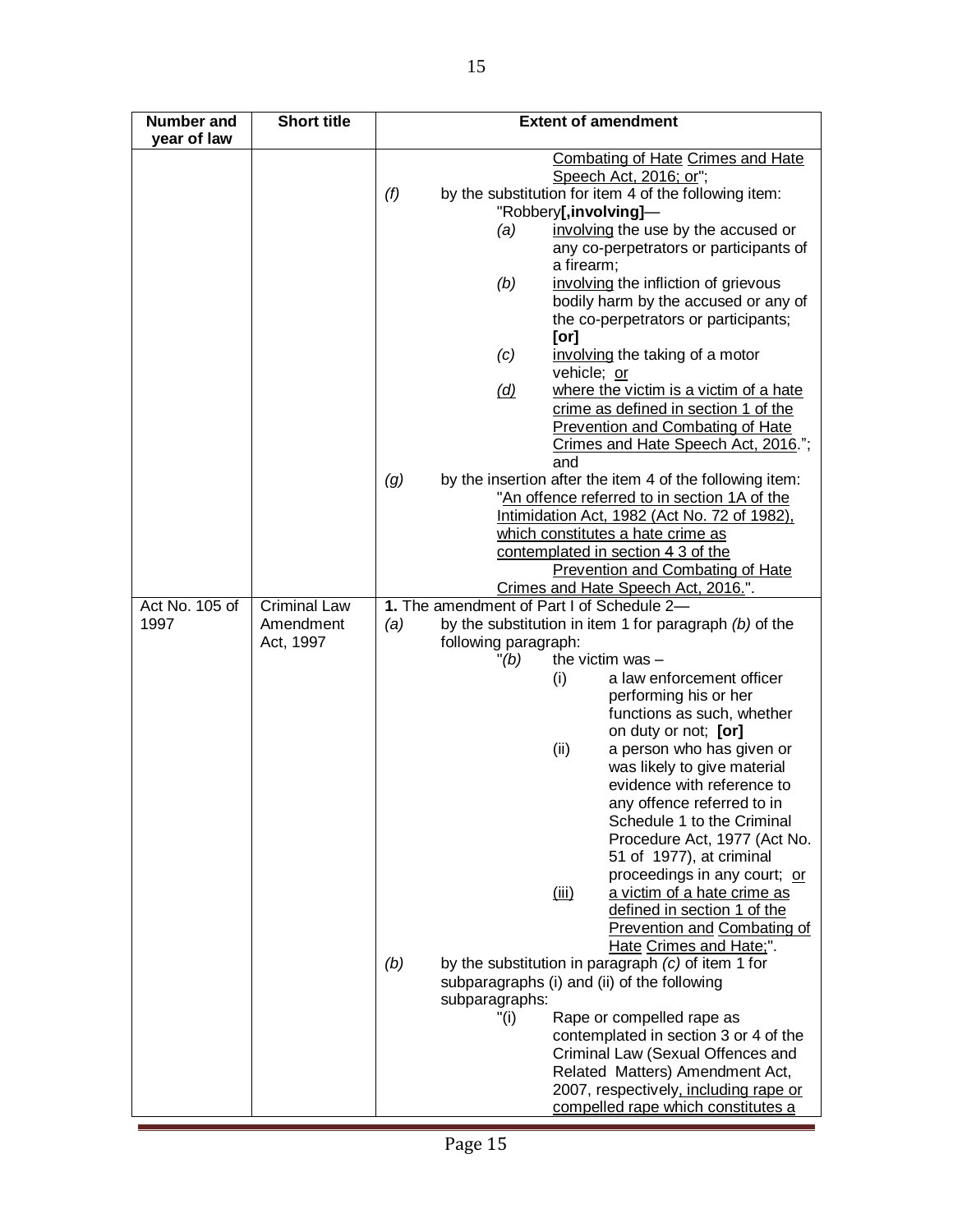| Number and<br>year of law | <b>Short title</b> | <b>Extent of amendment</b>                                                                             |
|---------------------------|--------------------|--------------------------------------------------------------------------------------------------------|
|                           |                    | hate crime as contemplated in                                                                          |
|                           |                    | section 3 of the Prevention and                                                                        |
|                           |                    | <b>Combating of Hate Crimes and Hate</b>                                                               |
|                           |                    | Speech Act, 2016; or                                                                                   |
|                           |                    | (ii)<br>robbery with aggravating                                                                       |
|                           |                    | circumstances as defined in section 1                                                                  |
|                           |                    | of the Criminal Procedure Act, 1977                                                                    |
|                           |                    | (Act 51 of 1977) or if the victim of the                                                               |
|                           |                    | robbery was a victim of a hate crime                                                                   |
|                           |                    | as defined in section 1 of the                                                                         |
|                           |                    | <b>Prevention and Combating of Hate</b>                                                                |
|                           |                    | Crimes and Hate Speech Act, 2016;".                                                                    |
|                           |                    | by the substitution in paragraph (b) of item 2 for<br>(c)                                              |
|                           |                    | subparagraph (ii) of the following subparagraph:                                                       |
|                           |                    | is a physically disabled person who,<br>"(ii)                                                          |
|                           |                    | due to his or her physical disability, is                                                              |
|                           |                    | rendered particularly vulnerable;                                                                      |
|                           |                    | [or]";                                                                                                 |
|                           |                    | (d)<br>by the addition in paragraph $(b)$ of item 2 of the                                             |
|                           |                    | following subparagraph:                                                                                |
|                           |                    | is a victim of a hate crime as defined<br>"(iv)                                                        |
|                           |                    | in section 1 of the Prevention and                                                                     |
|                           |                    | Combating of Hate Crimes and Hate                                                                      |
|                           |                    | Speech Act, 2016; or";                                                                                 |
|                           |                    | by the deletion in paragraph (b) of item 3 of the word "or"<br>(e)<br>at the end of subparagraph (ii); |
|                           |                    | by the addition in paragraph (c) of item 3 of the following<br>(f)                                     |
|                           |                    | subparagraph:                                                                                          |
|                           |                    | is a victim of a hate crime as defined<br>" <u>(iv)</u>                                                |
|                           |                    | in section 1 of the Prevention and                                                                     |
|                           |                    | <b>Combating of Hate Crimes and Hate</b>                                                               |
|                           |                    | Speech Act, 2016; or"; and                                                                             |
|                           |                    | by the addition of the following item:<br>(g)                                                          |
|                           |                    | "An offence referred to in section 1A of the                                                           |
|                           |                    | Intimidation Act, 1982 (Act No. 72 of 1982),                                                           |
|                           |                    | which constitutes a hate crime as                                                                      |
|                           |                    | contemplated in section 4.3 of the                                                                     |
|                           |                    | Prevention and Combating of Hate                                                                       |
|                           |                    | Crimes and Hate Speech Act, 2016.".                                                                    |
|                           |                    | 2. The amendment of Part II of Schedule 2-                                                             |
|                           |                    | by the substitution for item 2 of the following item:<br>(a)                                           |
|                           |                    | "Robbery-                                                                                              |
|                           |                    | when there are aggravating<br>(a)                                                                      |
|                           |                    | circumstances; [or]                                                                                    |
|                           |                    | involving the taking of a motor<br>(b)                                                                 |
|                           |                    | vehicle; or                                                                                            |
|                           |                    | where the victim is a victim of a hate<br>$\omega$                                                     |
|                           |                    | crime as defined in section 1 of the                                                                   |
|                           |                    | <b>Prevention and Combating of Hate</b>                                                                |
|                           |                    | Crimes and Hate Speech Act, 2016.";                                                                    |
|                           |                    | and                                                                                                    |
|                           |                    | by the addition of the following item:<br>(b)                                                          |
|                           |                    | "Arson, housebreaking, whether under the common                                                        |